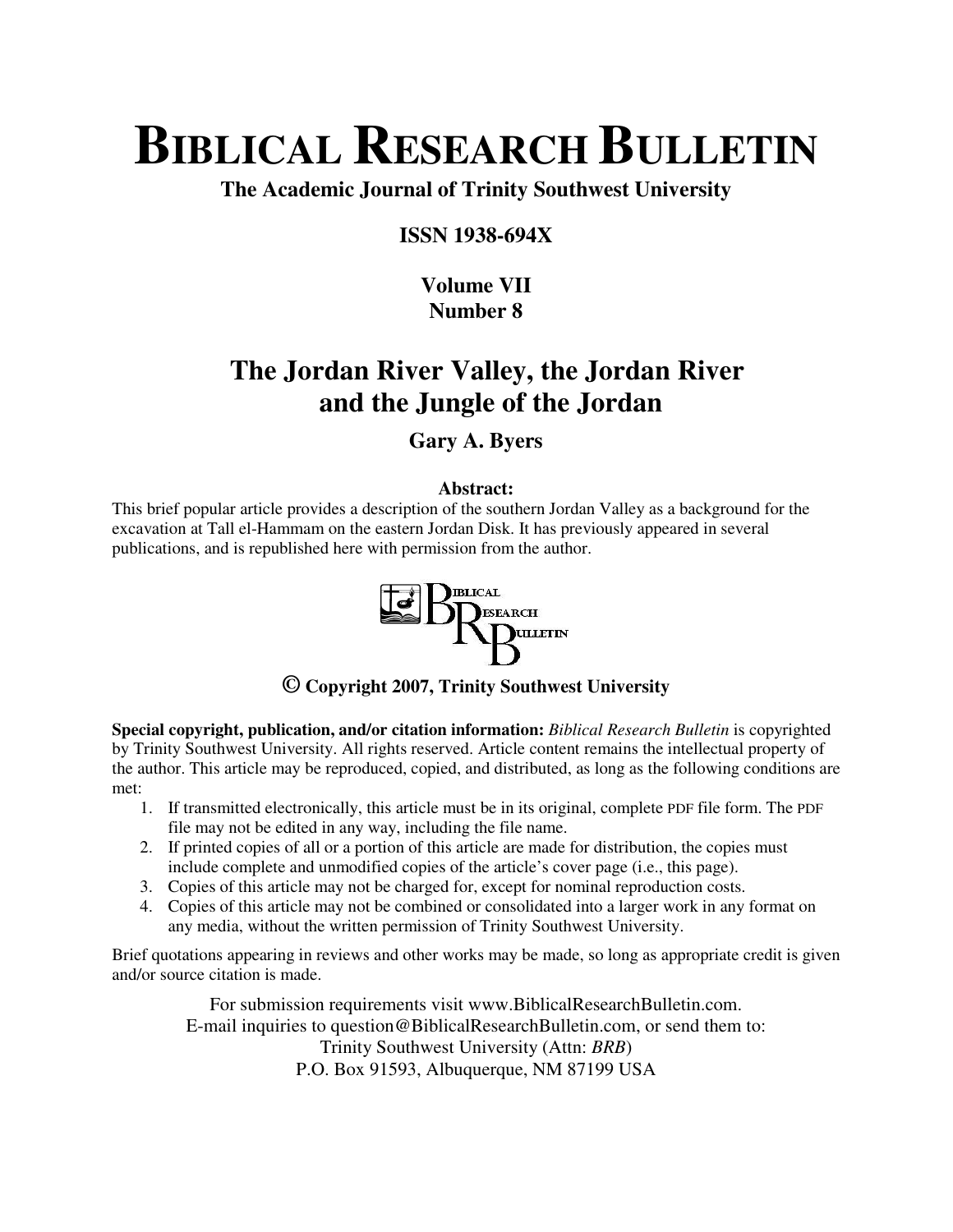## The Jordan River Valley, the Jordan River, and the Jungle of the Jordan

by Gary A. Byers, Ph.D.(c)

President, Associates for Biblical Research; Field Archaeologist, The Tall el-Hammam Excavation Project, Jordan

Spending a month excavating in the Jordan Valley at Tall el-Hammam the past two winters caused me to rethink some of what I thought I knew about the region. Since this dig will continue for a number of years, I decided a better understanding of the geology, geography, and ecology of the area would help me better interpret our archaeological data. Hammam sits at the eastern edge of the valley, 14.5km east of the Jordan River itself, and 12km north of the Dead Sea. The following is what we know about the Jordan River Valley, the Jordan River and the Jungle of the Jordan ecosystem surrounding Tall el-Hammam.

The Jordan River Valley stretches 105km from the Sea of Galilee to the Dead Sea, all below sea level. Enclosing the valley's entire length are the western mountains of Judah and Samaria and the eastern Jordan plateau. Rising to over 1,189m, these mountains keep the valley's temperature mild during the rainy winter season when we dig (Ibrahim 1992: 958). Relatively flat, the floor of the Jordan Valley stretches from 3.2km wide in the north to 18km wide where it empties into the



**The southern Jordan Valley north of the Dead Sea as seen from Mt. Nebo.** 

Dead Sea, near Tall el-Hammam (Ibrahim 1997:248). Referred to locally as the ghor (Arabic "bottom" or "depression"), most of the flat Jordan Valley on both sides of the river has been cultivated throughout history.

The Jordan River Valley is an extension of the 6,000km earthquake fault line known as the Great African Rift Valley, running from Africa through the Red Sea's eastern finger (the Gulf of Aqaba) and Arabah to the Dead Sea (the lowest point on the earth's surface at 400m below sea level). It continues north through the Jordan Valley, Sea of Galilee, Hulah Valley and Beqah Valley, finally ending in southern Turkey (Thompson 1992a: 956; Rasmussen 1989: 20, 22). As part of this great fault line, the Jordan River Valley has experienced numerous earthquakes, many during the Biblical period.

Within the *ghor* of the Jordan Valley is a secondary valley, another 30-60m deeper, called the zor (Arabic "thicket"). This name points to the luxuriant green tropical growth through which the Jordan River twists and turns its way south. Calling it the "jungle of the Jordan," Glueck (1946: 63) noted that while the vegetation looks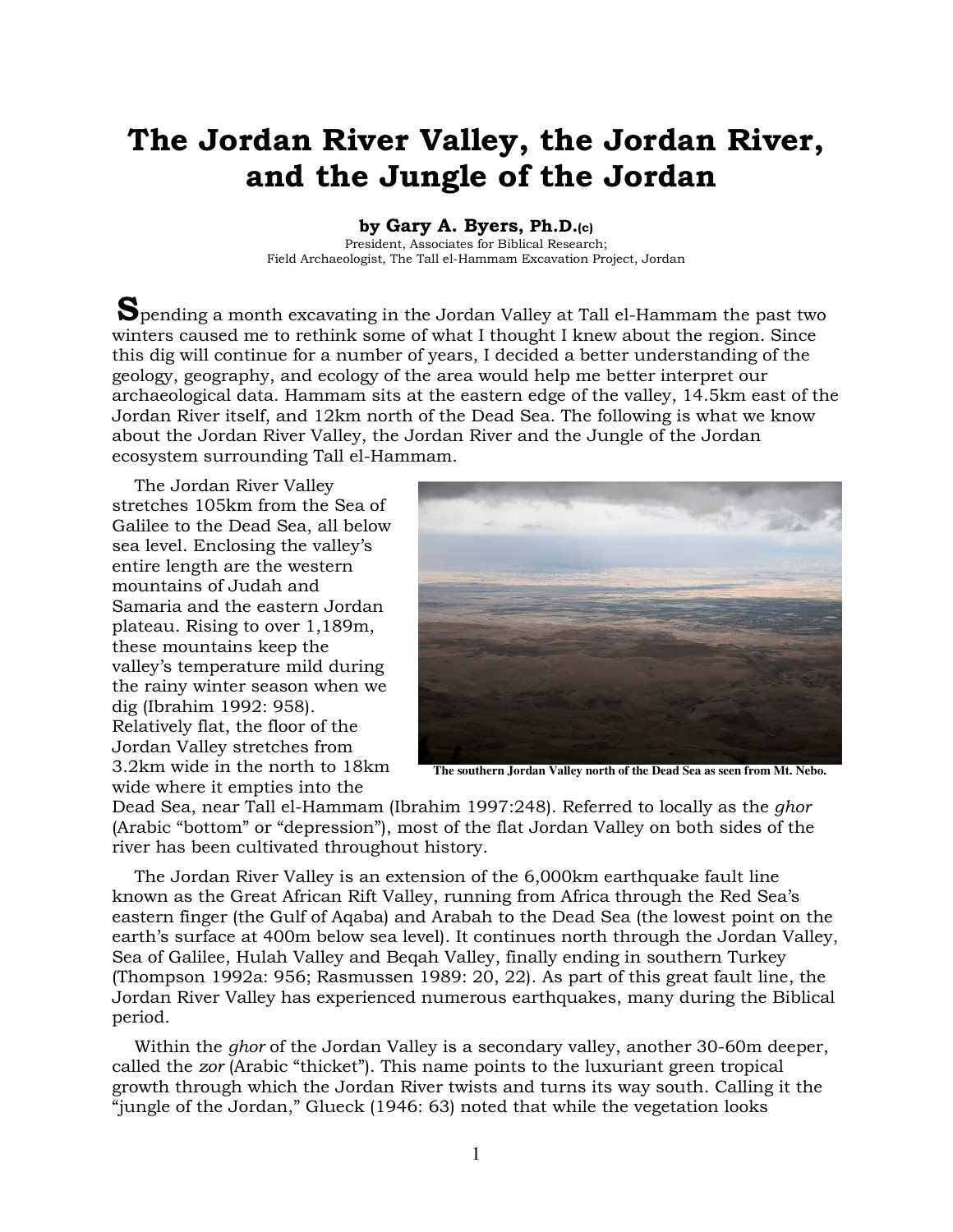attractively green, it is composed of rank varieties of thorns and thistles growing shoulder high. This is the Jordan's river bed, and it has constantly changed its course down through history. Maybe 1.6km wide in antiquity, the zor is greatly diminished today, only 1km at its widest.

The zor is probably what the Old Testament referred to as ga'on hayarden. From the verb g'h (Hebrew "to rise up"), it suggests the nouns "pride" or "swelling." Thus the KJV translated it: the "swelling of the Jordan" (Jer 12:5; 49:19; 50:44) and "pride of the Jordan" (Zech 11:3). The thought of the translators seemed to have been the river's springtime flooding of its banks.

Yet, knowing the geography and ecology of the region, and following the Arabic zor ("thicket"), the Jewish Publication Society translated each passage as the "jungle of the Jordan." The NIV translated it as "thickets of the Jordan" (while offering a note at each reference suggesting the alternate meaning of "flooding"). I agree with Thompson's (1992b: 960-961) summary that "jungle" or "thicket" is probably the best understanding of the writer's original meaning.



**The present-day Jordan River channel just northwest of Tall el-hammam.** 

The boundary between the ghor and the zor is also a very distinctive feature. Here, stretching for a few hundred meters on both sides of the zor, are uniquely shaped eroded marl hills. Basically rounded by flowing flood waters through the centuries, these hills, called the katar (Arabic), are barren and generally uncultivable (Thompson 1992: 955).

Flowing within the zor's full 105km length is the Jordan River, actually twisting and turning for a total of 218km.

Both deeper and wider in antiquity (Thompson 1992: 956), under normal conditions today the Jordan is never more than 30m wide (generally only a fraction of that) and less than 3m deep, due to the diversion by both Israel and Jordan of water that once flowed into it. But with springtime rains, the river can still overflows its banks, spilling out of the zor ("the jungle of the Jordan") and occasionally onto the *ghor* (the Jordan River Valley).

The river and zor provided an appropriate habitat for a surprisingly wide variety of wild animals in antiquity. Archaeological remains from some of the Jordan Valley's earliest sites suggest the region was once home to elephants, lions, hippopotami, rhinoceroses, leopards, boars, ibexes and alligators (Thompson 1992a: 955-956).

Because the river's continual descent and numerous rapids in the continually winding stream, it is questionable the Jordan was ever really navigable (Thompson 1992a: 958). Neither was it a river where cities grew up along its banks. The lack of evidence for any major settlements within the zor or the katar in antiquity was probably due to the river's annual flooding and continually changing river bed (Ibraham 1997: 248). Because of the rain-shadow effect, which causes very minimal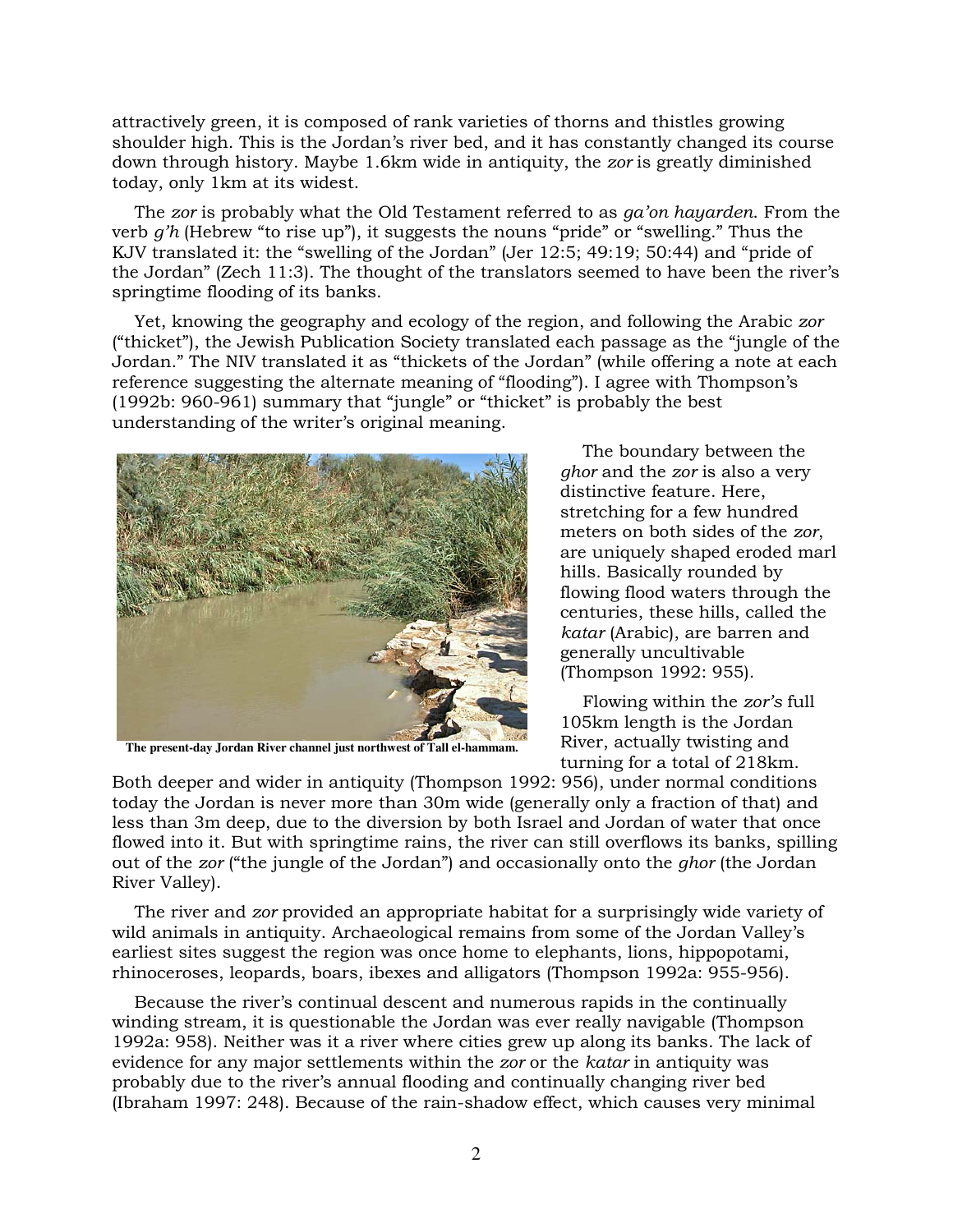rain on the east slopes of the Judean and Samarian hills, there are fewer tributaries feeding into the Jordan River from the west. The same phenomenon provides only minimal rainfall in the Jordan Valley itself, but produces significant rainfall on the Jordanian hills, creating numerous tributaries flowing into the Jordan from the east. This abundance of runoff rain water from the Jordanian hills helps explain the far greater number of ancient settlements on the valley's east side (Thompson 1992a: 957). In the area of Tall el-Hammam three such rivers flowed from the Jordanian highlands: the Nimrin (Shu'eib), Kefrein, and Rameh (Hisban). Glueck (1946: 73) noted this was the area Lot viewed from Bethel-Ai in the Judean hills that was described "like the garden of God" (Gn 13:10).

In the location where these tributaries empty into the Jordan River, ancient fords were built up from deposited silt. Archaeological evidence suggests three such fords crossed the Jordan near Tall el-Hammam. The southernmost and probably main Jordan River ford at Makhdat (Arabic "ford") Hajla (preserving the Biblical name of Beth-hoglah) and a second ford to the north at el Ghoraniya (almost due east of Jericho) both had roads to Jericho. A third, the northernmost ford at Makhdat Mindisa, apparently did not connect directly with Jericho (Dorsey 1991: 202, 205). It is unclear how the ancients crossed the river, although they may have utilized boat and rope ferries as seen on the sixth century AD Madaba Map in this very area. Such ferries are a common sight crossing canals in Egypt still today. But the Jordan's swiftness may have rendered such a system unworkable. As far as we know, the Romans were the first to bridge the river (Thompson 1992a: 956-957).

The southern section of the Jordan Valley floor, where Tall el-Hammam is situated, is the valley's widest point. Called the kikkar hayarden (Hebrew "kikkar of the Jordan" in Genesis, Glueck (1946: 72) translated it as the "encircled Jordan Valley." The Tall el-Hammam Excavation Project (TeHEP) calls it the "Jordan disk," because here the flat River Valley widens into a circular appearance when viewed from above. This is the same region later called the "arabah (plains) of Moab" in Numbers and Deuteronomy.

Throughout history, habitation in the Jordan Valley has been a challenge. Settlers had to consider the availability of water, arable land, security, and a road system, as well as annual floods and periodic earthquakes. Tall el-Hammam was settled next to a hot spring (Arabic hammam), along one of the tributary rivers from the east (the Kefrein), adjacent to arable land and near the major north-south highway. But its location on the far eastern edge of the kikkar kept it away from floods and earthquakes.

Standing on the edge of the Tall each morning of the excavation and looking over the Jordan Valley, I couldn't help but wonder if I was standing in the very spot where Moses and the Israelites camped before entering Canaan. Behind me was Mount Nebo where Moses was buried and before me was the location of Israel's Jordan River crossing. I was within eyesight of both Elijah's translation to heaven in a whirlwind and John's baptism of Jesus. In the distance was the mound of the first city the Israelites captured in Canaan—Jericho. Here in the eastern Jordan River Valley, I was truly standing in the midst of the Holy Land.

#### Bibliography

Dorsey, David A.

1991 The Roads and Highways of Ancient Israel. Baltimore: Johns Hopkins.